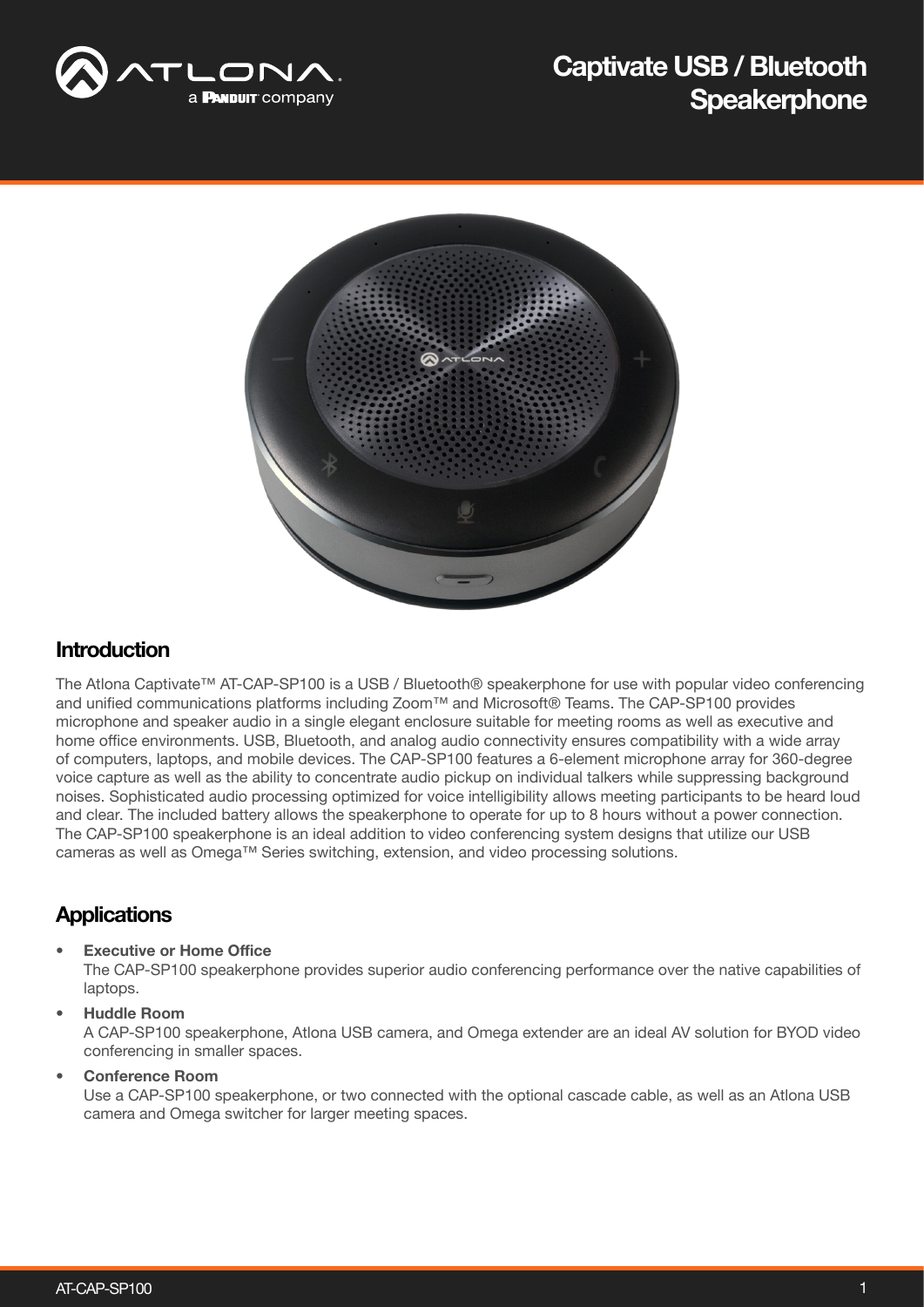

## Key Features

- USB, Bluetooth, and analog audio connectivity for compatibility with a wide array of computers, laptops, and mobile devices.
- 360-degree coverage captures voices in up to a 16 foot (5 meter) radius.
- 6-element microphone array focuses audio pickup and suppresses background noises allowing individual talkers to be heard clearly.
- Sophisticated acoustic echo cancellation and noise reduction enhance voice intelligibility by eliminating unwanted sounds.
- Bezel buttons provide access to volume, microphone mute, answer / hang up, and Bluetooth directly from the device.
- Bezel LEDs display status of audio and battery levels.
- Battery supports 8-hours of operation on a single charge.
- Supports both USB and Qi wireless charging.
- Using Bluetooth and Qi together allows for a fully wireless user experience.
- Elegant design that looks good in conference rooms, executive offices, and home offices.
- Durable metal enclosure.
- Cascade Cable (AT-CAP-SP100-CBL sold separately) allows two CAP-SP100 speakerphones to be connected and work together to cover larger meeting spaces.
- Secure Mount (AT-CAP-SP100-MNT sold separately) allows the speakerphone to be securely mounted to a flat surface to prevent tampering and theft.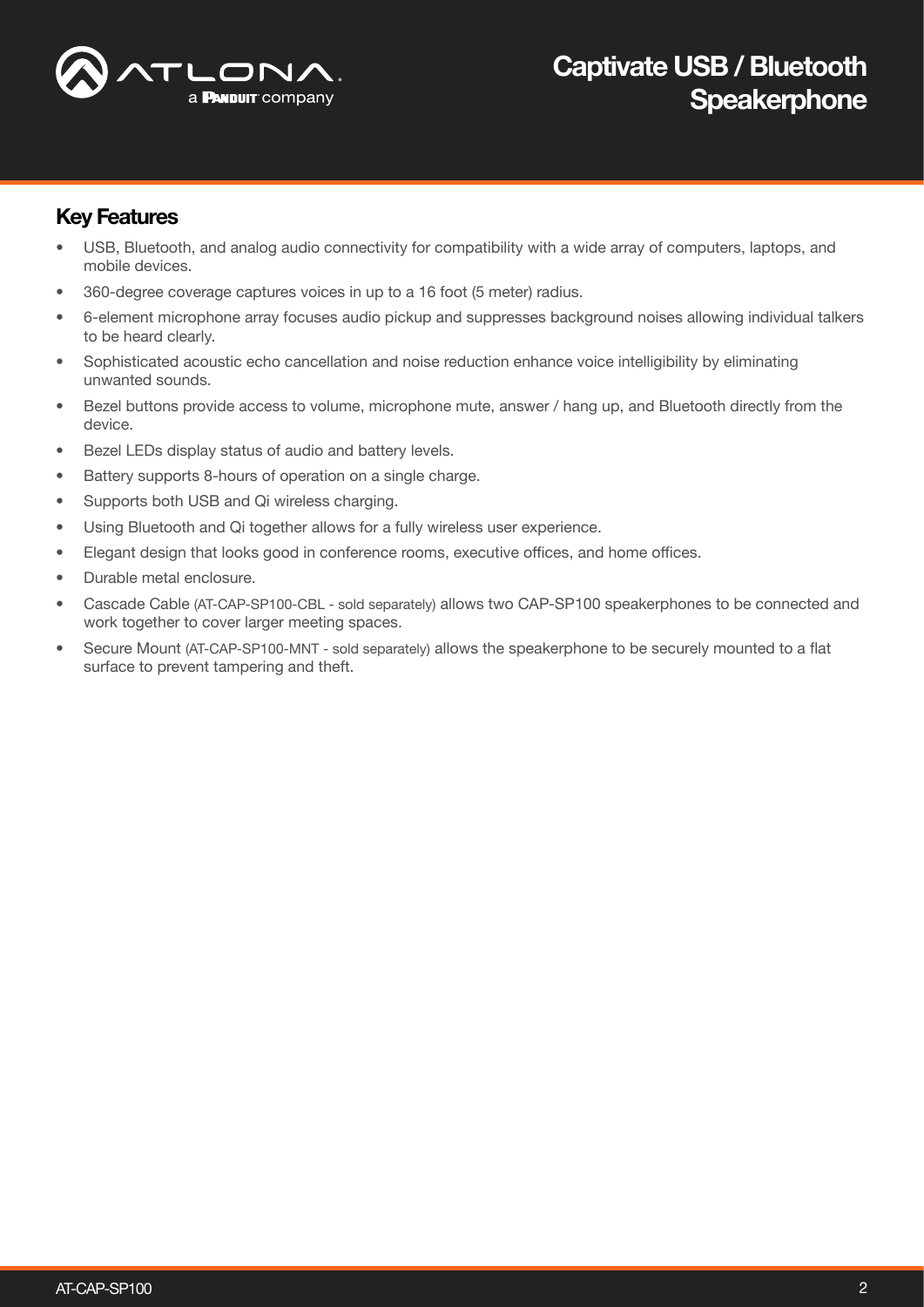

## **Specifications**

| Operating System w/USB<br>Windows 10+, macOS 11+, chromeOS<br>Operating System w/Bluetooth<br>Windows 10+, macOS 11+, iOS 14+, Android 11+<br>Conferencing<br>Compatibility<br>All platforms (e.g. Microsoft Teams, Zoom, Skype, FaceTime, etc)<br><b>Control Synchronization</b><br>Microsoft Teams via USB only<br>Audio<br><b>Microphone</b><br>6-element microphone array<br><b>Type</b><br>5m radius<br>Pickup<br>$150$ Hz $-$ 8 $k$ Hz<br><b>Frequency Response</b><br><b>Speaker</b><br>Max SPL<br>80 dB SPL @ 1m<br><b>Frequency Response</b><br>$150$ Hz $- 16$ kHz<br>Processing<br>Acoustic Echo Cancellation, Noise Reduction<br><b>USB</b><br>Port<br>1 x Type C USB<br>$1 \times 2.0$<br>Signal<br>Maximum Data Rate<br>2.5 Mbps<br><b>Bluetooth</b><br>Interface<br>Wireless | <b>System Requirements</b> |  |  |  |
|---------------------------------------------------------------------------------------------------------------------------------------------------------------------------------------------------------------------------------------------------------------------------------------------------------------------------------------------------------------------------------------------------------------------------------------------------------------------------------------------------------------------------------------------------------------------------------------------------------------------------------------------------------------------------------------------------------------------------------------------------------------------------------------------|----------------------------|--|--|--|
|                                                                                                                                                                                                                                                                                                                                                                                                                                                                                                                                                                                                                                                                                                                                                                                             |                            |  |  |  |
|                                                                                                                                                                                                                                                                                                                                                                                                                                                                                                                                                                                                                                                                                                                                                                                             |                            |  |  |  |
|                                                                                                                                                                                                                                                                                                                                                                                                                                                                                                                                                                                                                                                                                                                                                                                             |                            |  |  |  |
|                                                                                                                                                                                                                                                                                                                                                                                                                                                                                                                                                                                                                                                                                                                                                                                             |                            |  |  |  |
|                                                                                                                                                                                                                                                                                                                                                                                                                                                                                                                                                                                                                                                                                                                                                                                             |                            |  |  |  |
|                                                                                                                                                                                                                                                                                                                                                                                                                                                                                                                                                                                                                                                                                                                                                                                             |                            |  |  |  |
|                                                                                                                                                                                                                                                                                                                                                                                                                                                                                                                                                                                                                                                                                                                                                                                             |                            |  |  |  |
|                                                                                                                                                                                                                                                                                                                                                                                                                                                                                                                                                                                                                                                                                                                                                                                             |                            |  |  |  |
|                                                                                                                                                                                                                                                                                                                                                                                                                                                                                                                                                                                                                                                                                                                                                                                             |                            |  |  |  |
|                                                                                                                                                                                                                                                                                                                                                                                                                                                                                                                                                                                                                                                                                                                                                                                             |                            |  |  |  |
|                                                                                                                                                                                                                                                                                                                                                                                                                                                                                                                                                                                                                                                                                                                                                                                             |                            |  |  |  |
|                                                                                                                                                                                                                                                                                                                                                                                                                                                                                                                                                                                                                                                                                                                                                                                             |                            |  |  |  |
|                                                                                                                                                                                                                                                                                                                                                                                                                                                                                                                                                                                                                                                                                                                                                                                             |                            |  |  |  |
|                                                                                                                                                                                                                                                                                                                                                                                                                                                                                                                                                                                                                                                                                                                                                                                             |                            |  |  |  |
|                                                                                                                                                                                                                                                                                                                                                                                                                                                                                                                                                                                                                                                                                                                                                                                             |                            |  |  |  |
|                                                                                                                                                                                                                                                                                                                                                                                                                                                                                                                                                                                                                                                                                                                                                                                             |                            |  |  |  |
|                                                                                                                                                                                                                                                                                                                                                                                                                                                                                                                                                                                                                                                                                                                                                                                             |                            |  |  |  |
|                                                                                                                                                                                                                                                                                                                                                                                                                                                                                                                                                                                                                                                                                                                                                                                             |                            |  |  |  |
|                                                                                                                                                                                                                                                                                                                                                                                                                                                                                                                                                                                                                                                                                                                                                                                             |                            |  |  |  |
|                                                                                                                                                                                                                                                                                                                                                                                                                                                                                                                                                                                                                                                                                                                                                                                             |                            |  |  |  |
|                                                                                                                                                                                                                                                                                                                                                                                                                                                                                                                                                                                                                                                                                                                                                                                             |                            |  |  |  |
|                                                                                                                                                                                                                                                                                                                                                                                                                                                                                                                                                                                                                                                                                                                                                                                             |                            |  |  |  |
|                                                                                                                                                                                                                                                                                                                                                                                                                                                                                                                                                                                                                                                                                                                                                                                             |                            |  |  |  |
| Bluetooth 4.2<br>Signal                                                                                                                                                                                                                                                                                                                                                                                                                                                                                                                                                                                                                                                                                                                                                                     |                            |  |  |  |
|                                                                                                                                                                                                                                                                                                                                                                                                                                                                                                                                                                                                                                                                                                                                                                                             |                            |  |  |  |
| <b>Buttons and Indicators</b>                                                                                                                                                                                                                                                                                                                                                                                                                                                                                                                                                                                                                                                                                                                                                               |                            |  |  |  |
| <b>Control Buttons:</b>                                                                                                                                                                                                                                                                                                                                                                                                                                                                                                                                                                                                                                                                                                                                                                     |                            |  |  |  |
| Power<br>1 - momentary, tact-type                                                                                                                                                                                                                                                                                                                                                                                                                                                                                                                                                                                                                                                                                                                                                           |                            |  |  |  |
| Bluetooth, Volume +/-,                                                                                                                                                                                                                                                                                                                                                                                                                                                                                                                                                                                                                                                                                                                                                                      |                            |  |  |  |
| Answer/Hang up, Mute<br>5 - momentary, touch<br><b>Function Indicators:</b>                                                                                                                                                                                                                                                                                                                                                                                                                                                                                                                                                                                                                                                                                                                 |                            |  |  |  |
| <b>Power Button LED</b><br>1 - LED, white/green                                                                                                                                                                                                                                                                                                                                                                                                                                                                                                                                                                                                                                                                                                                                             |                            |  |  |  |
| Battery/Volume LEDs<br>5 - LED, white/green                                                                                                                                                                                                                                                                                                                                                                                                                                                                                                                                                                                                                                                                                                                                                 |                            |  |  |  |
| Mute LED<br>1 - LED, red/white                                                                                                                                                                                                                                                                                                                                                                                                                                                                                                                                                                                                                                                                                                                                                              |                            |  |  |  |
| 1 - LED, blue/white<br><b>Bluetooth LED</b>                                                                                                                                                                                                                                                                                                                                                                                                                                                                                                                                                                                                                                                                                                                                                 |                            |  |  |  |
| Connectors                                                                                                                                                                                                                                                                                                                                                                                                                                                                                                                                                                                                                                                                                                                                                                                  |                            |  |  |  |
| 5V 2A USB-C<br>1 - USB Type-C v2.0, 24-pin female                                                                                                                                                                                                                                                                                                                                                                                                                                                                                                                                                                                                                                                                                                                                           |                            |  |  |  |
| Audio In/Out<br>1 - 3.5 mm, unbalanced 2-channel                                                                                                                                                                                                                                                                                                                                                                                                                                                                                                                                                                                                                                                                                                                                            |                            |  |  |  |
|                                                                                                                                                                                                                                                                                                                                                                                                                                                                                                                                                                                                                                                                                                                                                                                             |                            |  |  |  |
| Fahrenheit<br><b>Temperature</b><br>Celsius                                                                                                                                                                                                                                                                                                                                                                                                                                                                                                                                                                                                                                                                                                                                                 |                            |  |  |  |
| 23 to 104<br>$-5$ to $40$<br>Operating                                                                                                                                                                                                                                                                                                                                                                                                                                                                                                                                                                                                                                                                                                                                                      |                            |  |  |  |
| $-4$ to $140$<br>$-20$ to $60$<br>Storage                                                                                                                                                                                                                                                                                                                                                                                                                                                                                                                                                                                                                                                                                                                                                   |                            |  |  |  |
| Humidity (RH)<br>10% to 90%, non-condensing                                                                                                                                                                                                                                                                                                                                                                                                                                                                                                                                                                                                                                                                                                                                                 |                            |  |  |  |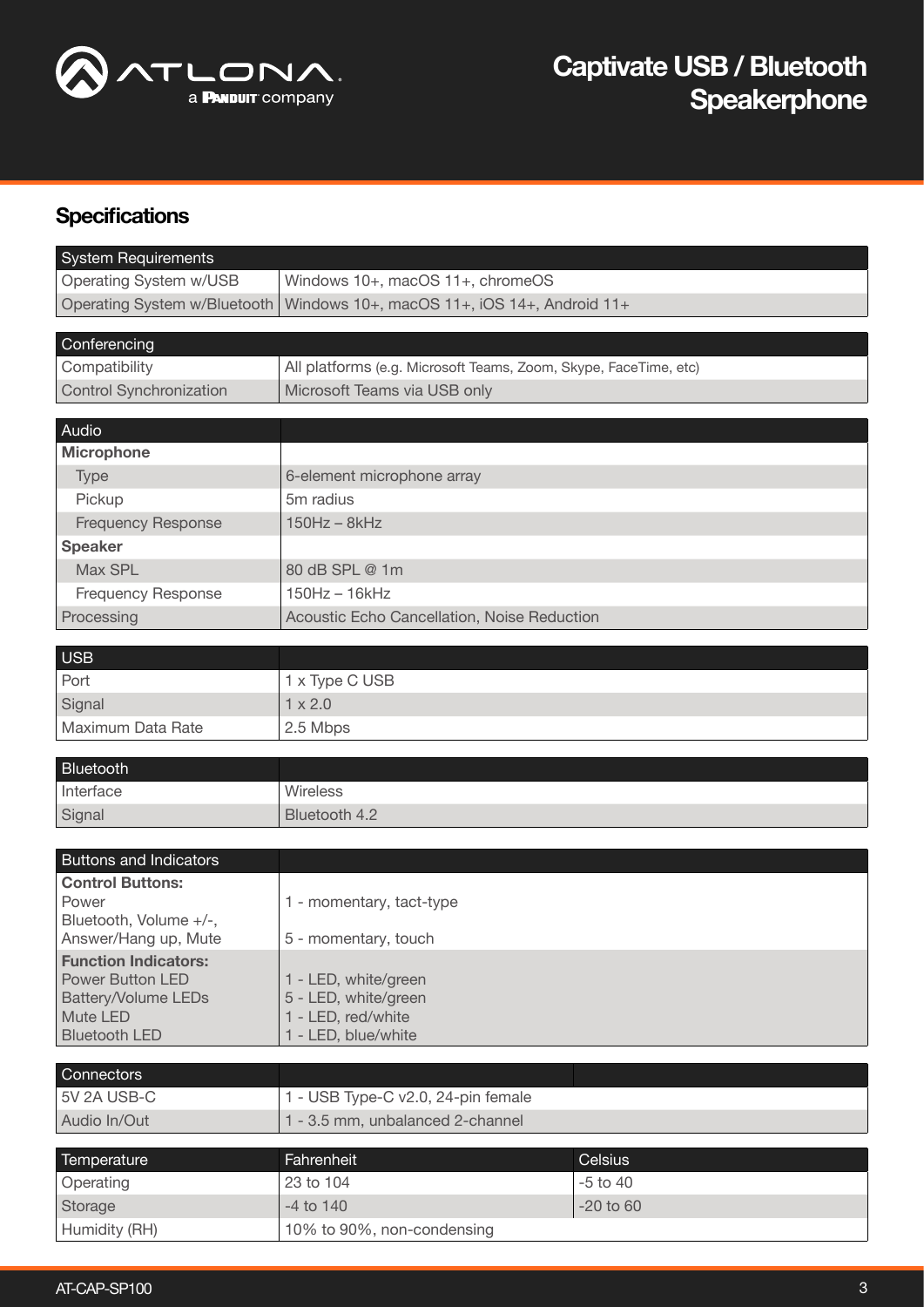

| Power             |                                         |             |
|-------------------|-----------------------------------------|-------------|
| <b>USB</b>        | <b>USB-C, 5V 2A</b>                     |             |
| Wireless          | Qi (7.5W)                               |             |
| <b>Battery</b>    | Lithium Ion, 8 hour use - single charge |             |
|                   |                                         |             |
|                   |                                         |             |
| <b>Dimensions</b> | <b>Inches</b>                           | Millimeters |
| H x D (diameter)  | $1.39 \times 4.73$                      | 35.2 x 120  |
|                   |                                         |             |
| Weight            | Pounds                                  | Kilograms   |

| Certification | Description                    |
|---------------|--------------------------------|
| Device        | CE, FCC, UKCA, RCM, China RoHS |
|               |                                |
| Compliance    |                                |
| NDAA-899      | Yes                            |
|               |                                |
| Warranty      |                                |
| Device        | 2-year limited                 |

### **Accessories**

| <b>SKU</b>       | Description                          |
|------------------|--------------------------------------|
| AT-CAP-SP100-CBL | Captivate Speakerphone Cascade Cable |
| AT-CAP-SP100-MNT | Captivate Speakerphone Secure Mount  |